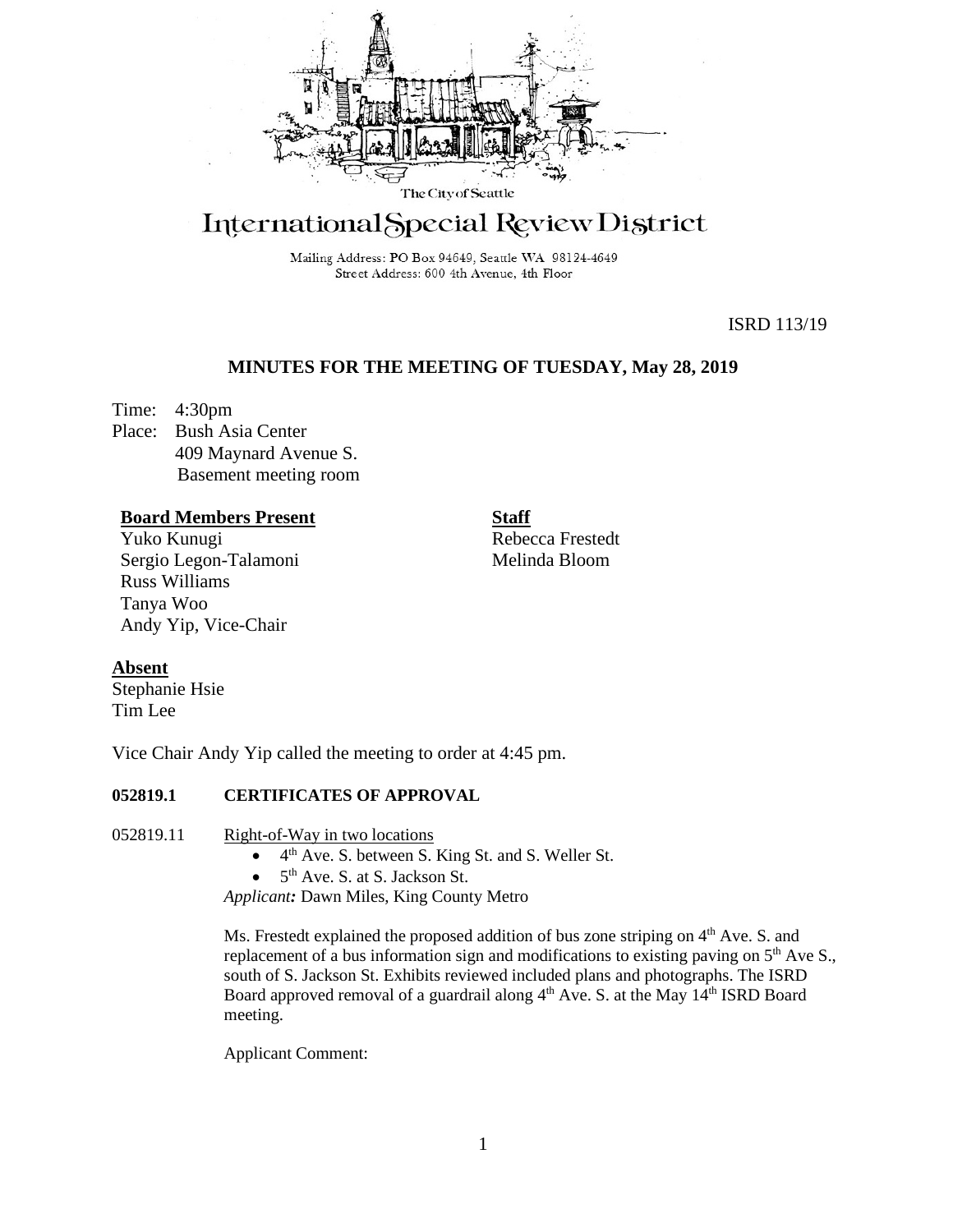Dawn Miles, King County Metro, explained that the guardrail portion had been approved already. She proposed curb striping at stop #620 to allow another bus to stop there. She proposed installing a new bus sign at stop #843 to update to current sign standard.

Public Comment: There was no public comment.

Board Discussion:

Mr. Legon-Talamoni said the new is in line with what is there; it is part of a larger project and will be unified throughout the system.

Ms. Miles said the concrete will match banding and texture.

Action: I move that the International Special Review District Board recommend approval of a Certificate of Approval for site alterations, as proposed.

The Board directs staff to prepare a written recommendation of approval, as proposed, based on consideration of the application submittal and Board discussion at the May 28, 2019 public meeting, and forward this written recommendation to the Department of Neighborhoods Director.

This action meets the following sections of the **International Special Review District Ordinance and** a**pplicable Design Guidelines:**

**SMC 23.66.334 – Streets and sidewalks**

MM/SC/SLT/YK 5:0:0 Motion carried.

052819.12 423 Maynard Ave. S. – Hing Hay Park *Applicant:* Victoria Schoenburg, Seattle Department of Parks and Recreation

> Ms. Frestedt explained the proposed retroactive request for approval for installation of a stand-alone informational kiosk within the park. The red kiosk is located along the northern edge of the park. Exhibits included plans, drawings and photographs. The park is located within the Asian Design Character District. Ms. Frestedt reported that on Jan. 22, 2019 the ISRD Board recommended approval for an illuminated art piece, featuring text, for the northern edge of the park.

Victoria Schoenburg, Seattle Department of Parks and Recreation (SPAR), explained the kiosk installation was an oversight; it was purchased and installed without prior Board approval. She said it provides activation and materials storage for the concierge. In response to a question about the selection process, she said that it is the same design as those in other parks. She said it is sturdy, secure and easy to clean. She said the concierge is there 10:00 am until 4:00 pm in the winter; 10:00 am until 6:00 pm in the summer.

Ms. Woo asked if it is left out overnight.

Ms. Schoenburg said it is; it is painted with graffiti resistant material. She said it is cabled to its location and is very heavy.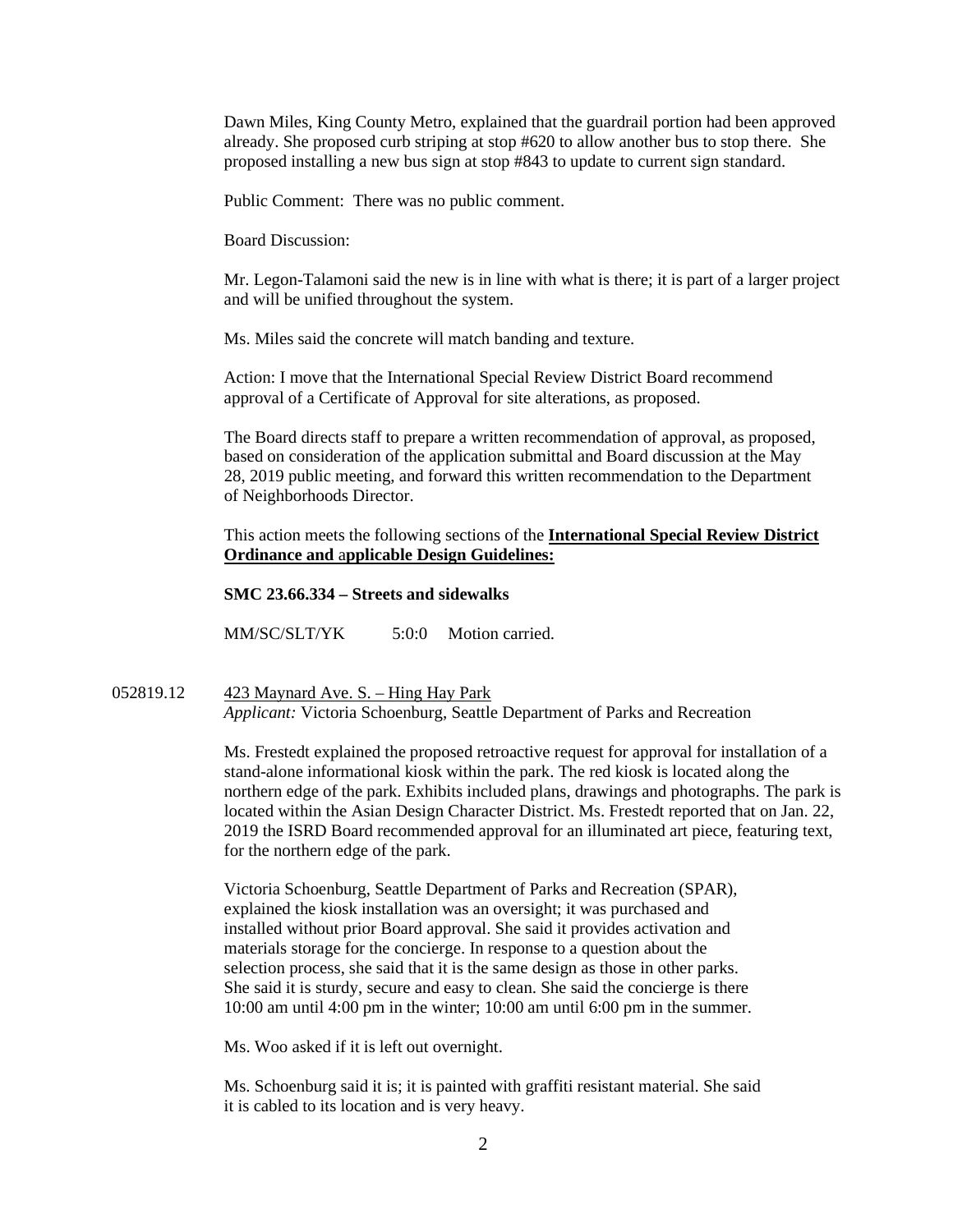Public Comment: There was no public comment.

Action: I move that the International Special Review District Board recommend approval of a Certificate of Approval for design, as proposed.

The Board directs staff to prepare a written recommendation of approval, based on consideration of the application submittal and Board discussion at the May 28, 2019 public meeting, and forward this written recommendation to the Department of Neighborhoods Director.

This action meets the following sections of the **International Special Review District Ordinance and** a**pplicable Design Guidelines:**

### **Secretary of the Interiors Standards #9 and #10**

MM/SC/YK/TW 5:0:0 Motion carried.

## **052819.2 BOARD BRIEFING**

052819.21 614-620 Maynard Ave. S. – Bush Garden building and adjacent warehouse *Presenter:* Li Alligood, Otak

> Continuous interpretation, alternating between English and Cantonese, was provided through an interpreter hired from Dynamic Language Interpretation.

Ms. Frestedt introduced the briefing by architect Li Alligood, Otak, and developer James Wong, Vibrant Cities, on proposed redevelopment plans for the properties at 614 Maynard S. (Elgin Hotel/Bush Garden) and 620 Maynard Ave. S. (warehouse). The briefing included a presentation of structural documentation about the 614 Maynard Ave. S. building and further exploration of potential massing options. Ms. Frestedt said no formal actions would be taken at this meeting. She encouraged those wishing to make public comment to sign in, since comments would be limited to 25 minutes. (*The time frame for public comment was doubled, to take into account time needed for interpretation.)*

Ms. Frestedt provided information about the design team, project and project background, reading from the staff report. She said the Elgin Hotel, 614 Maynard Ave. S., was constructed in 1910 and designed by Sabro Ozasa. The single story warehouse building (1946) at 620 Maynard Ave S. was designed as the foundation of a church that was never built. She said Maynard Ave. S. and S. Lane Street are designated Green Streets. She confirmed that the site is located just outside of the National Register District, and outside of the Asian Design Character District/Retail Core. She said that the Board received a briefing on July 24, 2018, which included a presentation of the historic property report by the Johnson Partnership and a presentation of massing schemes. The prior briefing was led by Graham Baba architects. There has since been a change in design teams. She distributed a staff summary of the meeting, which included recommendations from the Board to the design team, including a request for additional structural analysis of the Elgin Hotel, additional massing studies and request for identification of character-defining features of the Elgin Hotel.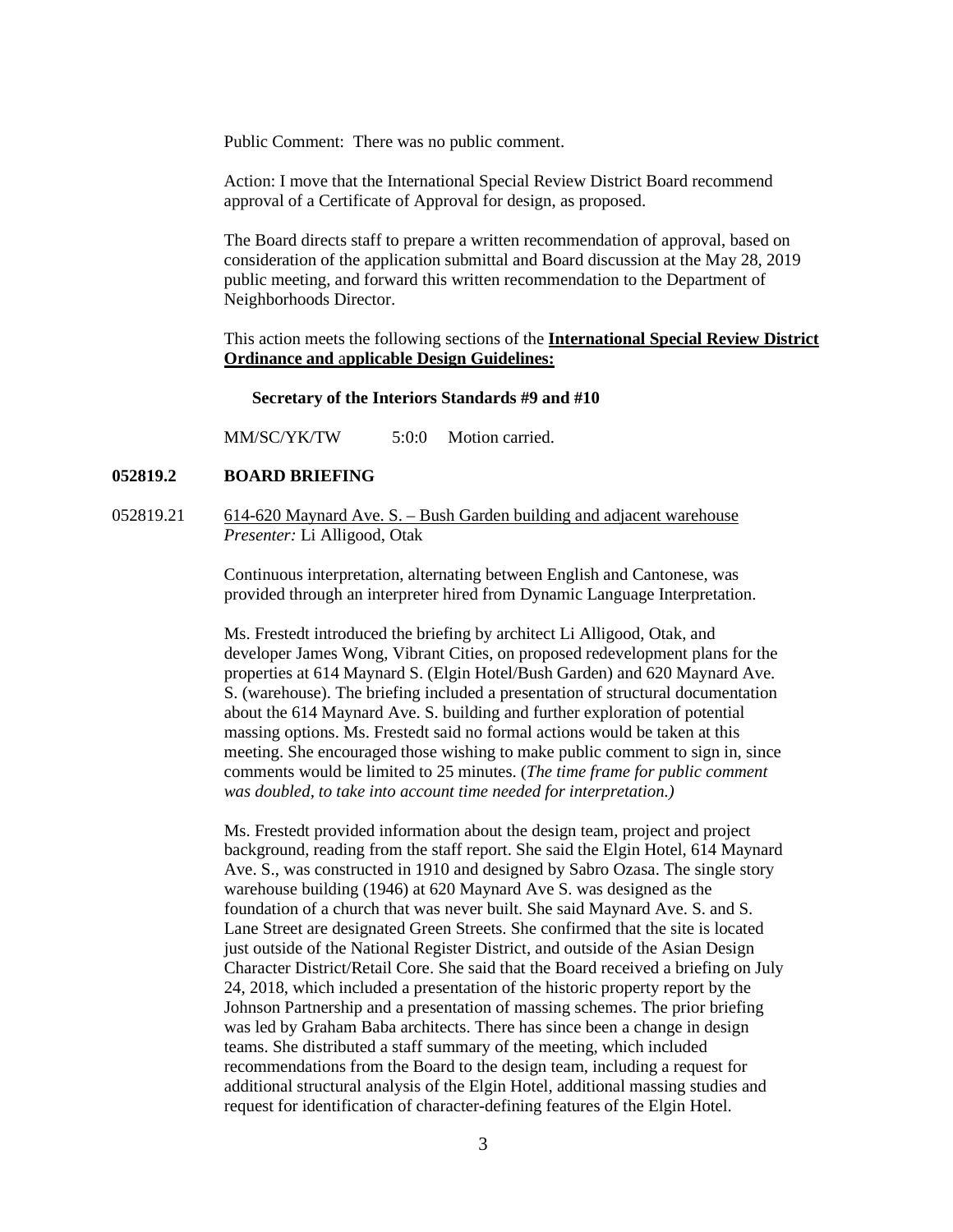Developer James Wong said his family has been in the area for four generations; he grew up here and went to the University of Washington. He said there are three reasons why this project is important: 1) The development team knows who they are- experienced real estate developers who come from hard-working immigrant families; 2) The team knows what they stand for. Looking to develop more housing in the CID, designing a building with mircoretail to inspire immigrant entrepreneurs; and 3) The team knows why it's building the project – Activating corner, creating safe, vibrant project that will bring residents who will support area businesses. He said keeping buildings empty is not the way to build a prosperous active community. Using space as a warehouse is not using it to its capacity. He said he is annoyed that people say Bellevue has better food and is safer. He said he wants the CID to be the destinate for the best Asian food. He envisions residents taking parents and grandparents here for Dim Sum. He said he is totally committed about getting the Jasmine built for all of us. He said they are looking at the structural integrity of the existing building and they want the board support of the plan. He said they will be more thoughtful of the foundation and base and want more input on what is proposed.

Mr Wong introduced Gary Reddick, Otak, and Bruce Zhong, DCI Engineers. He said Otak is a renowned architecture firm; Gary Reddick has been to China 59 times and have been designing there.

Mr. Reddick said this is a special project and they are honored to be brought onto the project and appear in front of this audience. He said it has been an amiable transition from the other architectural firm. He said he understood that the board had asked for more community outreach, structural analysis of existing building, and façade and massing of the building.

Mr. Reddick went over the design team's goals:

- Honor the history of Seattle's Chinatown International District
- Expand vibrancy, economic vitality, and increase safety
- Support and add locally owned businesses
- Support the creation of new social gathering spaces in the CID

Mr. Reddick went over the zoning envelope and the three options presented at the last meeting; noting preferred option - #3. He went over community outreach at 24 events.

## **Structural**

Bruce Zhong, Structural Engineer, DCI, spoke about the firm's background. Referring to the Elgin Hotel, he said it is a 3-story Unreinforced Masonry Building, constructed in 1913. He said he's visited the site a couple of times. He reported that soils have settled by eight inches in some areas. It is sub-par and continues to settle. The column and wall footings are undersized. He noted that the column and walls were originally constructed for a 1-story building. Not big enough to support a 3-story structure. Pin pile foundation reinforcement would be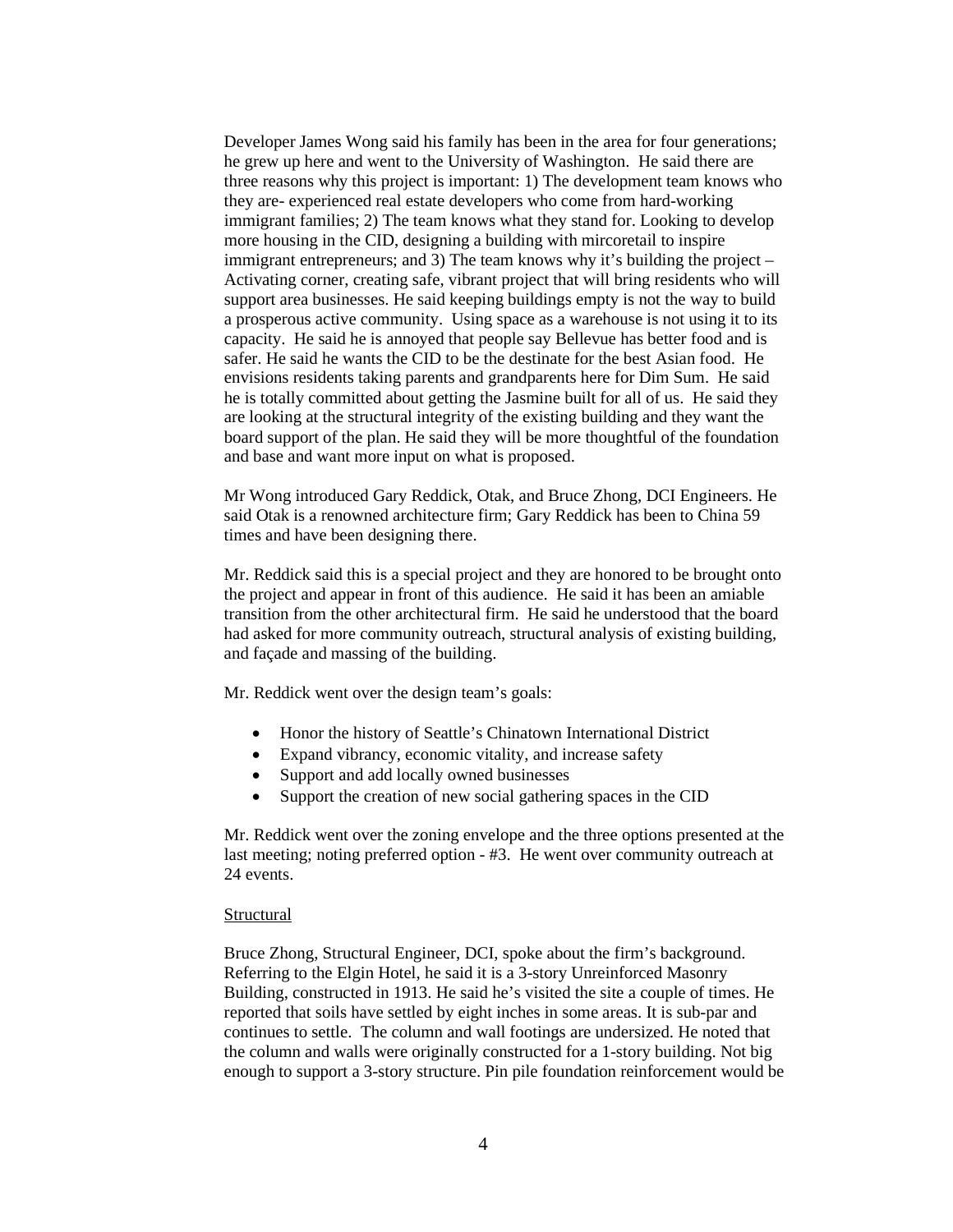required to stabilize the building. Piles would, however, eliminate the possibility for construction below the existing basement level.

He said floor joists and beams have been severely deteriorated by water damage on all three floors. Almost all wood framing will need to be removed and replaced. The un-reinforced brick walls are in poor condition and show signs of spalling, cracking and mortar loss. The north, south and east walls were originally constructed of especially poor materials. The western façade can be preserved with strongback reinforcing. South wall is in especially bad condition. Bricks are broken, mortal is spalling and gone in some places. Percentage of poor brick condition is about 75% of the total based on visual inspection.

Mr. Zhong said diaphragms that are not suitably attached to brick walls for out-of-plane forces have little ability to restrain the walls from falling away, which can potentially lead to a partial building collapse. Diaphragms that are not suitably attached to brick walls for in-of-plane forces have little ability to transfer in-plane shear forces into the brick shear walls. The floor and roof diaphragms consist of timber decking. These types of diaphragms have low shear capacity and will require strengthening. Because almost all the wood framing is rotten and needs to be replaced, new plywood sheathing is needed. Condition of URM walls: The mortar was easily removed from the masonry joints throughout the building. This shows that the walls have minimal ability to resist shear loads and have a high potential to become overstressed in a seismic event. In conclusion, he said, this category of building performs poorly in an earthquake. He notes that in similar buildings retrofit can extend the life of the building, but the poor condition makes it almost impossible to retrofit.

## Design approach since last meeting

Mr. Reddick presented design changes since the last meeting. He said that Options 1-3 were designed by the previous architect (Graham Baba) in respond to Board's comments not to bring the tower to the ground at corner. This move emphasizes the height of the tower. He presented two new massing options  $(4 \&$ 5). In both options, the does not meet ground and has deeper setbacks to reduce its height from a pedestrian experience. Option 5 will form the foundation of further options.

He said a 3-story podium feels most appropriate to retain a pedestrian scale at the base and relate to the Bush Garden facade. The Board asked that they explore the urban relationships of the podium massing. Active ground floor retail is maximized with the driveway entry located off the alleyway. The board asked they consider the typical street wall height within the district. Typical heights within the neighborhood range between 2 - 5 stories. The Board asked to include a study that meets the code requirements.

Mr. Reddick said no departures for the podium are requested for Option 5. He asked the Board to consider how datum relates to the existing New Central and Bush Garden buildings. The new base will be compatible with but distinct from the Bush Garden façade, likely masonry with retail on the ground floor and 2 floors of residential at the podium level. He went over the massing at the tower, with a 10' set back on the north wall, 20' along Maynard Ave. S. and 14' along S. Lane St. He said the garage access has been moved from Layne St. to the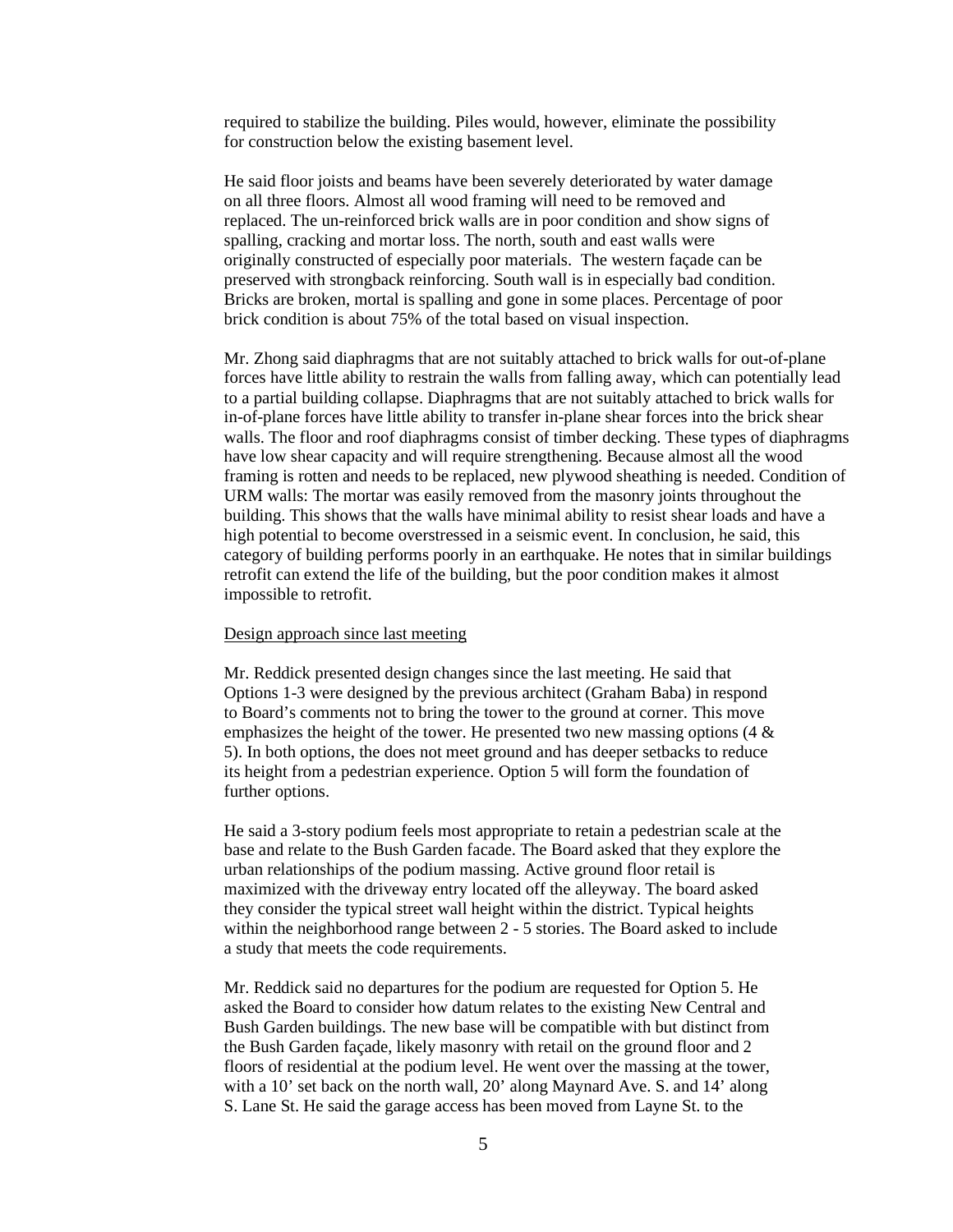alleyway and the 2' alley dedication is accommodated. He said the person walking along the sidewalk would feel the presence of a 3-story building, not a tower.

The Board requested further structural analysis of existing structure and clarification on which portions of the existing building are to remain. Based on the structural and masonry reports provided, the design team is proposing to retain the western façade only.

There was discussion of the gasket proposed between the façade of the Elgin Hotel and the new façade. The Board supported the gasket approach but would like further exploration and refinement. The Board requested additional information about the programming behind the gasket.

Regarding the tower massing, the board said they supported the setback on the north façade, at 10'. Mr. Reddick presented a 20' west setback and 14' south setback to enhance the pedestrian experience. The Board said the setback along the south façade (Land St) is too small and asked for alternate options on this façade and to work on the push and pull. Mr. Reddick said the tower footprint has been reduced form "L" shape to maximize setbacks. Tower articulation will be expressed with varying smaller undulations. The Board asked for alternate options for tower modulation.

Public Comment:

Tomio Moriguchi, Uwajimaya and property owner, spoke in support of the project and that the team has done a wonderful job. He said he has been here since 1946. His seven siblings worked at the store and went to school. He took over the store in 1962 when his father passed. He said they just celebrated the 90<sup>th</sup> anniversary and his daughter is the third generation CEO. He said Uwajimaya will stay here the next 90 years. He said all their success is due to the neighborhood customers. He said this project will provide 170 units of market rate housing and will add to the vibrancy of the district.

Brien Chow, Chong Wa, read from a letter from the Chong Wa Benevolent Society in support of adaptive reuse Option 5. He said that Chong Wa was formed in 1800 and was incorporated in 1912. He said it is an umbrella organization for Chinese family organizations, tongs, societies. He said they support the Jasmine project. He said it honors and preserves the culture and character of the community, it combines old with new; it blends modern Asian aesthetic with traditional elements; it revitalizes underutilized and unsafe area; it provides mixed housing, affordable, mixed, market rate; it is the only project to date to make outreach to non-English speakers. He said the community needs mixed income to support local businesses.

Dennis Su (spoke in English and Cantonese), community member and architect, held up a planning document from 1983, prepared with Interim, in partnership with Vera Eng and Kip Kobuta. He said it had the blessing of Uncle Bob. He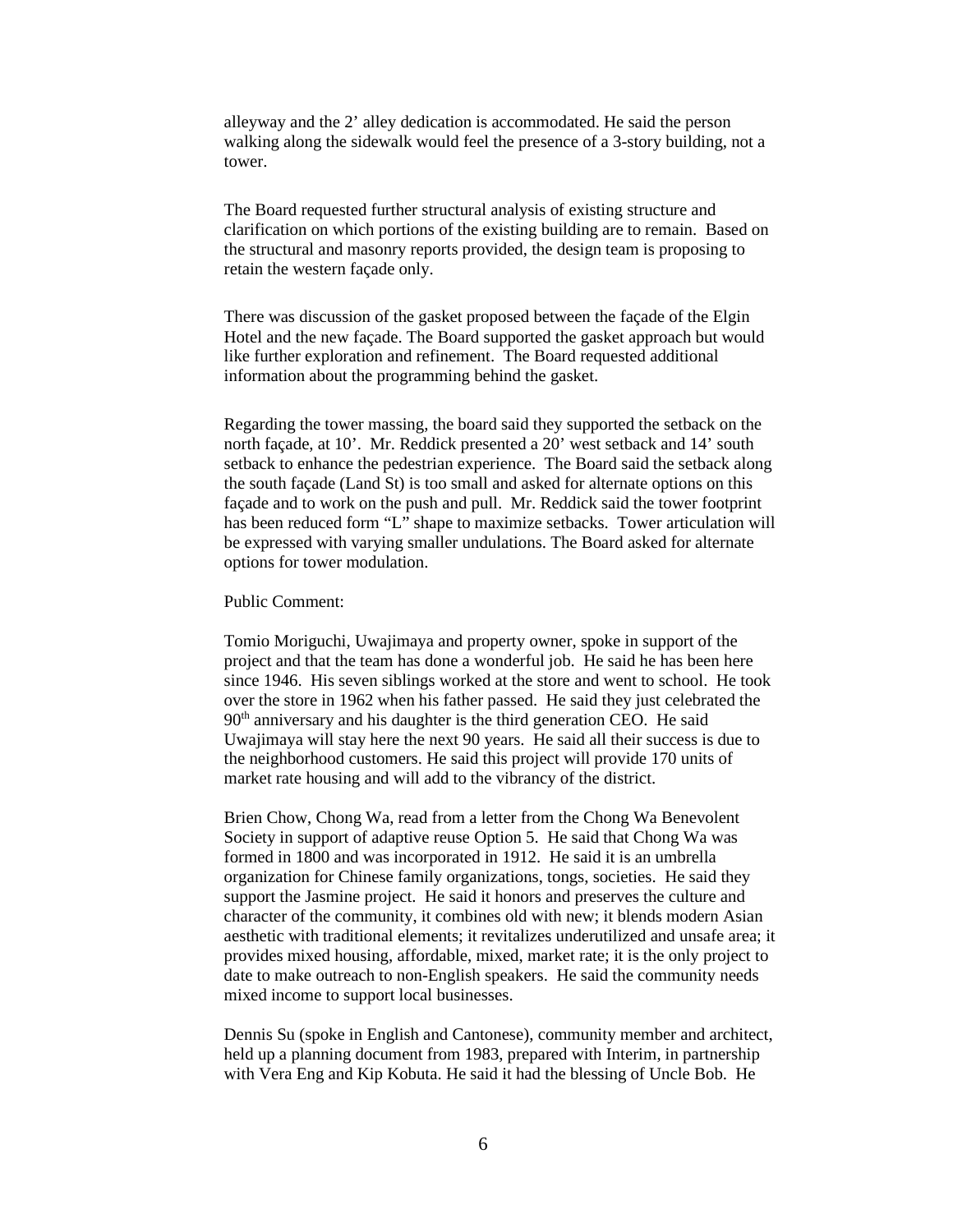said he is looking forward to the future development of housing and business through community meetings, hard work.

Anna Hau, Global Travel, (Dr. Minh Chau, chiropractor, interpreted for her) referenced a letter of support, signed by 21 organizations and business leaders, including Seniors in Action and several family associations. She said increasing market rate and affordable housing will support economic vitality of the district. She said safer pedestrian experience as a gateway to the neighborhood.

Jessie Tam (spoke in English and Cantonese), a longtime resident active with the Chinese Chamber of Commerce. Said this is an exciting project. The Jasmine is the next most important project for the district and they have been looking forward to it. It is the right mix of residential, retail, and balances culture in the area. It is part of downtown. The growth rate is behind downtown. Chinatown is way behind. It will bring quality of life for residents. It is wonderful to see a project like this.

Auntie Peng (in Cantonese) spoke in support of the project and said it is not a safe building now. She is happy it will be developed with apartments and retail. She said Mr. Wong lived here for four generations. They are Chinese. They are good people. She said she represents elders to relate message to board: please approve.

Erin Demmon, resident, spoke in support of the project and noted she represented residents of the Pacific Rim community. She said they reviewed the project and are happy with Option 5 of the project. She said it is a beautiful fusion of traditional and modern. She noted challenges of safety and crime and drug dealing and that they could be overcome if we work together on same team. She said she represents 50 units who all support the project.

Frank Irigon, OCA (Organization of Chinese Americans), said OCA was founded in 1973, dedicated to the advancement of Chinese Americans. He said the Board is charged with preserving the character of the District and it pains him that they Board is not concerned with the affordability of apartment space. He said the OCA is vehemently opposed to the project until Vibrant Cities signs a Community Benefits Agreement to ensure no displacement of residents or businesses.

Cynthia Brothers, Vanishing Seattle, resident and volunteer with Chinese Information Service Center, and the Wing Luke Museum. She said she has elder family members who live in the District. Bush Garden is one of the only places that feels like home for her and her family. She said being born and raised here in one of the most expensive cities in the nation; she has seen people pushed out because they can't afford to live here. She noted the history of being welcoming to all, regardless of how much money you make. She spoke of actions taken in Chinatowns across the country to fight against displacement. She questioned the sincerity of the developers' commitment to building something for the community. She said the development is modeled after buildings in Capitol Hill that are very expensive. She said she wants to live closer to her pawpaw. She said it's supposed to be for people like her, but she could not afford to live there. She said the Bush Garden is not empty, people still meet there. She said there is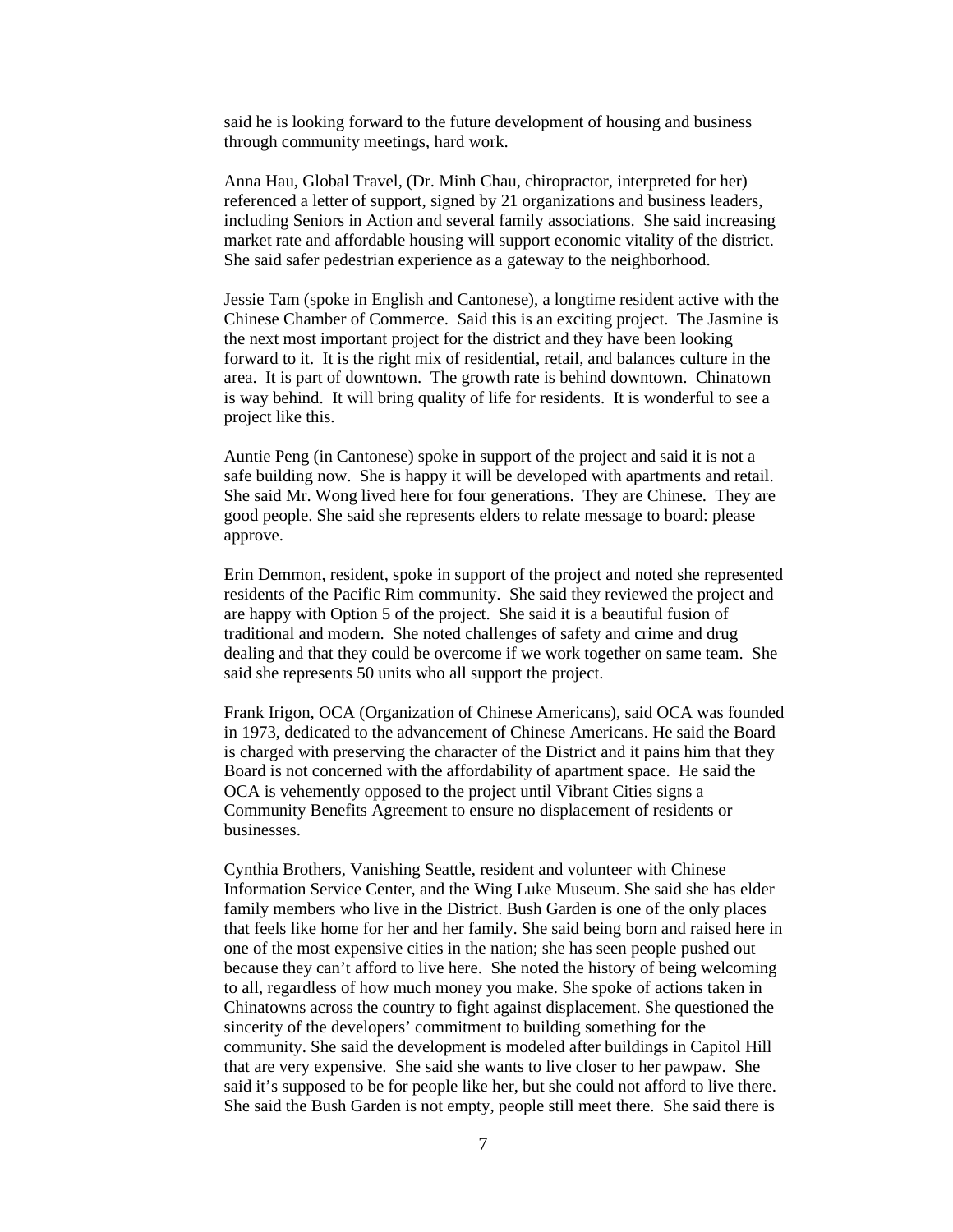over 100 years of Asian-American history in the building. She said that lots of other buildings are in worse shape. She said 17 stories is way out of scale for the neighborhood. It will lead to increased rent and displacement; affordability for all is needed and the Jasmine won't do that.

Susan Yang, Denise Louie Education Center (DLEC), said DLEC was founded by Uncle Bob 40 years ago when he was Executive Director at Interim and folks like Donnie Chin, who wanted a space for children in the neighborhood. She said she has mixed feelings about the project. She said that James Wong and Vibrant Cities are working toward a solution in a changing community in CID and housing and businesses. She said DLEC has served many children and families and they have no plans to leave. She said she worries about safety and she wants to see more business opportunities in the neighborhood. She said this project is in the best interest.

Eugenia Woo, Historic Seattle, said they are a non-profit preservation organization to save historic places and foster community. She referenced a letter provided to the Board and thanked community members for being in attendance. She said she wants a project that meets the Secretary of Interior Standards (SOI) as that is what the board is charged with. She said the Elgin Hotel has historical and cultural significance and that the Board should not assume it can be torn down. She said the current project does not meet the SOI. She said they provided incorrect information on the Standards. She listed rehabilitation projects that Historic Seattle has been involved in, including work on the Cadillac Hotel. She said there are other buildings in the District that are in works condition and could be renovated. She said she believes that the Elgin Hotel could be renovated. She said if one of the reasons to demo the building is to add parking, she expressed concern about valuing parking over historic preservation. She said a 17-story building is way out of scale with the neighborhood. She asked the Board to look at the building and decide if they want support façadism or do real historic preservation, which is the goal of this district.

Board Discussion:

Mr. Legon-Talamoni read SMC 23.66.302, part one, "…encourage rehabilitation of existing structures…." He expressed concern that the term 'adaptive reuse' was being used. He said retention of only west façade doesn't justify calling it an adaptive reuse project. He said he wants to know what it will take to rehabilitate the existing building given research and conclusions presented today.

Mr. Reddick said they don't see this as 'adaptive reuse'. He said they are saving the front of the building and have to rely on expertise of structural analysis.

Mr. Zhong said that in 25 years of professional experience he worked on many buildings in Pioneer Square and the ISRD. He said that his firm doesn't generally recommend tear-down, but this building is not salvageable. He said the building next door (New Central) is different; the brick and framing are in good condition. He said the Elgin Hotel was built as a one-story and was added to. He said they didn't reinforce the footing or tie to the floor plate. He said if he had a choice, he'd recommend tearing down the whole building. James wants to save the set side, so we're working to do that.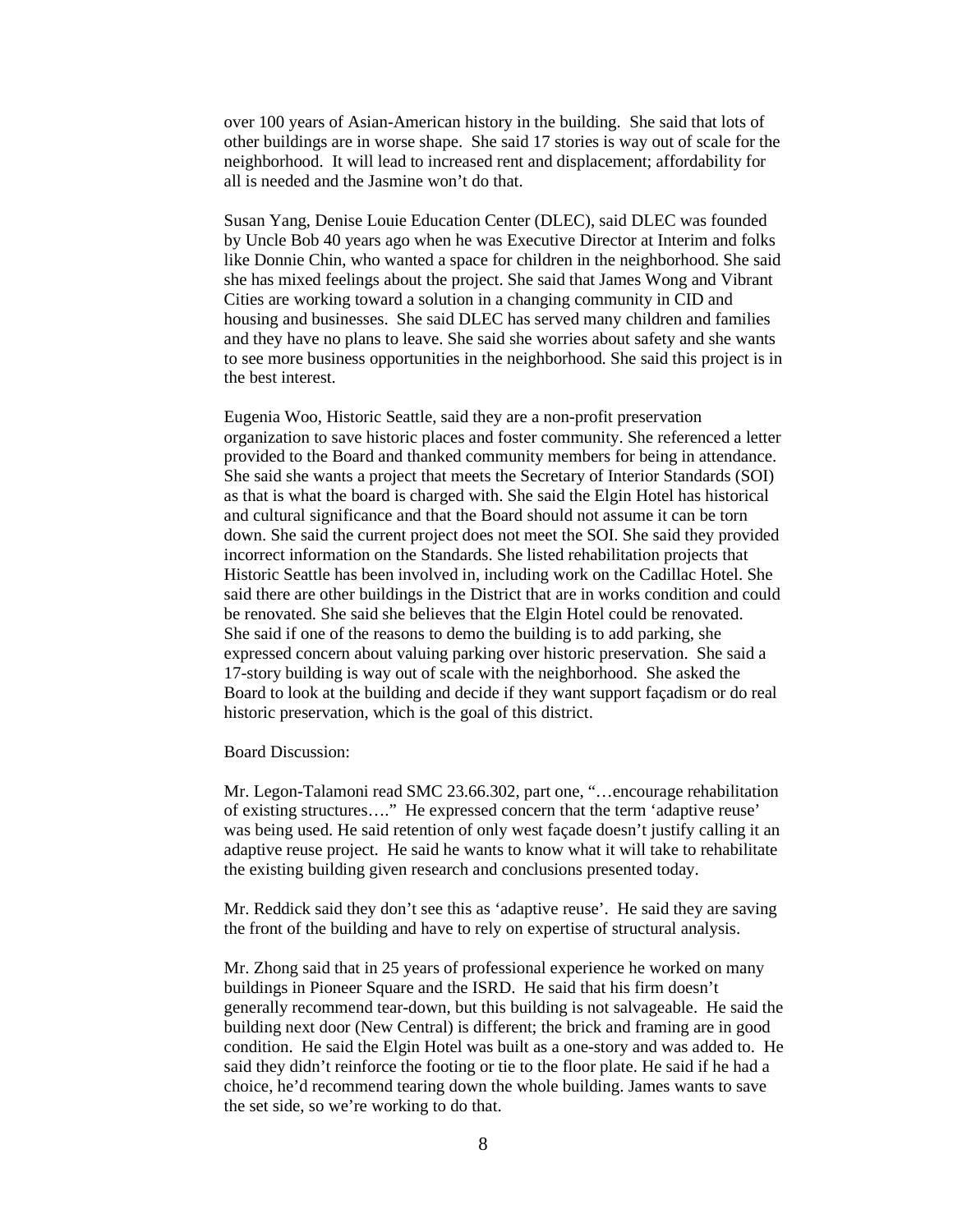Ms. Woo said noted that this building is like so many others and asks why it cannot be saved. She asked if demolition is the only option at this point.

Mr. Zhong said that not many buildings are built this way; the second and third floors are not attached to the first floor. He said they want to save the building, but they have respect for public safety.

Ms. Woo asked if they explored saving and reusing the brick.

Mr. Zhong said the bricks are poor quality. They will break.

Ms. Kunugi asked if there was ever discussion about bring the building back to a one-story and if it would be possible to structurally retain the existing singlestory building.

Mr. Williams asked if the existing structure solid enough to support 17 stories.

Mr. Zhong said as of today, it is not safe.

Mr. Williams asked if the City is aware the building is not safe. He asked if a new foundation was proposed and how would existing wall be supported or preserved? He asked if other elements of the building could be approached similarly.

Mr. Zhong said they are still doing the study. He said they will save the west façade. He said they propose two levels underground and by digging deeper and doing shoring that will extend up and hold up the west façade.

#### *Many of the elders left; interpretation was still needed.*

Mr. Williams said he wants to see additional information regarding preservation of existing structure and what the possibilities would be.

Mr. Reddick said that further studies are needed about methods and whether it's possible to retain the wall. Serious structural investment needs to be done on front façade; it may be feasible with support from behind to save it.

Mr. Williams noted slide 25 and said he needs more information about the team's approach before he can take a position.

Mr. Legon-Talamoni said the Board would support preservation of the west at least, but more information is needed to understand if more can be saved. He said it sounds like integrity is compromised because it was built in a phased process. He said the Board needs to have information on if we are able to preserve as much as possible and what would that look like; we must do due diligence. He said the Board needs full information.

Ms. Frestedt said the discussion is important. She said a site visit may be helpful following submission of additional documentation.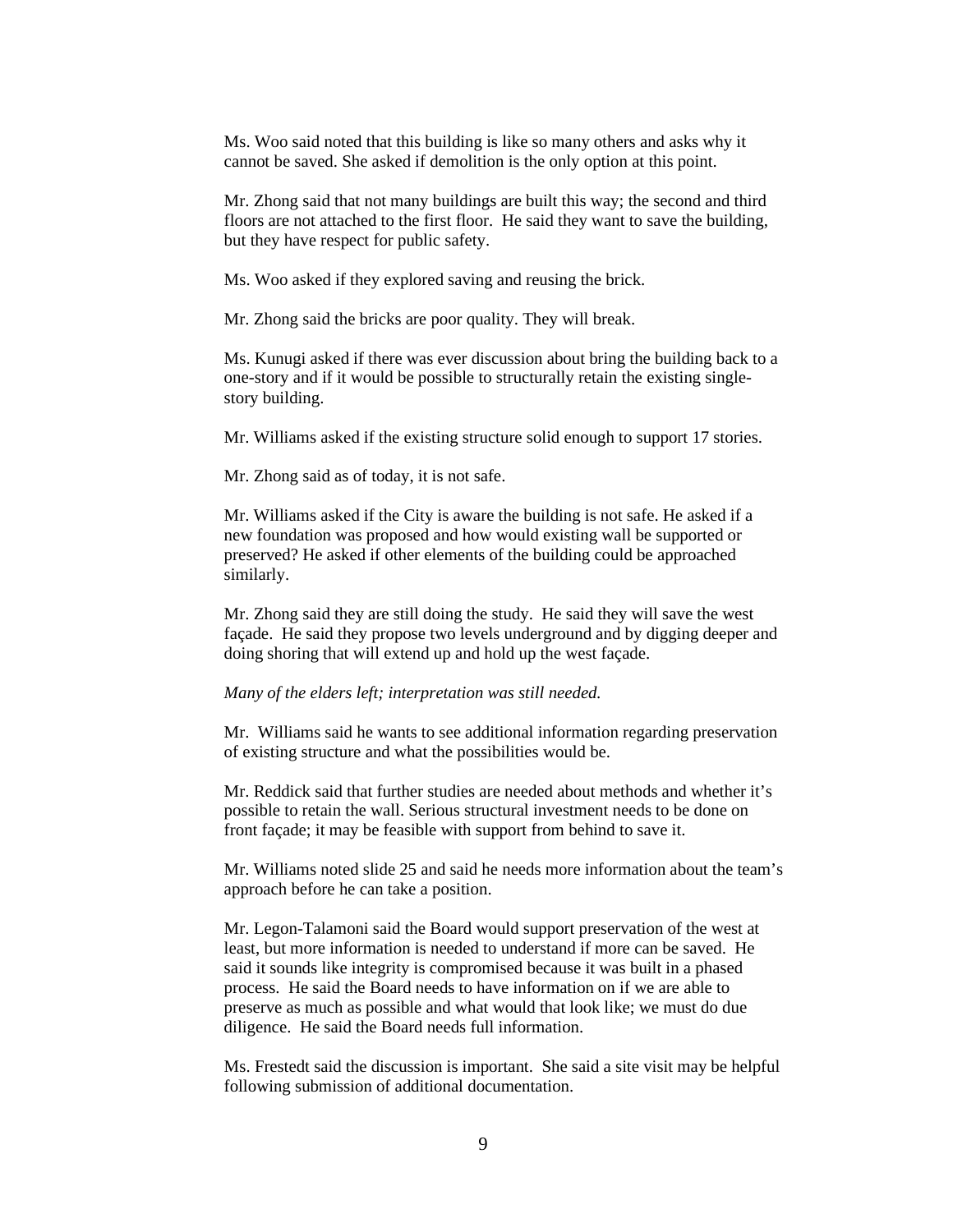Mr. Zhong asked what board is looking for beyond his report. He said the brick is poor quality – the worst he has seen.

Mr. Reddick said we have more information than what has been presented, including a full masonry report was done with emphasis on the brick; the timber and footing are not salvageable. He said if renovation is attempted, they will need it to be up to current building code and they can't get that with rehabilitation of a URM building. He said at some point it is economically unfeasible. It is unsalvageable. He said it may seem like you are not looking at two preservationists, but you are. We have a fiscal responsibility.

Mr. Yip said the Board is putting the ball in your court to document that. He asked if they are saying it is beyond reasonable and not possible, or are they picking the easiest option. He said if you have further info, please provide it to staff.

Mr. Legon-Talamoni commended the team on a seamless transition between architectural firms and noted that past board comments had been incorporated. He said he would like more aligning of new podium with existing building to provide a pedestrian experience.

Ms. Kunugi agreed. She said alignment with the cornice makes the scale feel better. The upper level is slick and white and she wanted to gain a better sense of the tower design.

### *The interpreter departed at 7:45 PM.*

Mr. Reddick said they added detail to the first three floors and have nothing beyond massing for the tower at this point.

There was some initial discussion of potential materials.

Mr. Yip noted page 9 and said they have come a long way. He said the cornice is the same height as the current building and with the 20' setback on the west it gives the same pedestrian experience.

Mr. Legon-Talamoni asked what it would look like if they retain the west façade.

Mr. Reddick said a whole new structure would be required.

Mr. Zhong said they would extend the slab for the tower all the way to wall to hold it up. He said at every floor a new concrete slab would be extended to the brick.

Mr. Legon-Talamoni said it would be helpful to see the division of small retail units; use is under board purview.

Mr. Reddick said they have done retail layout; units would be 800 - 1,000 square feet.

Mr. Yip asked that the information be brought to a future meeting.